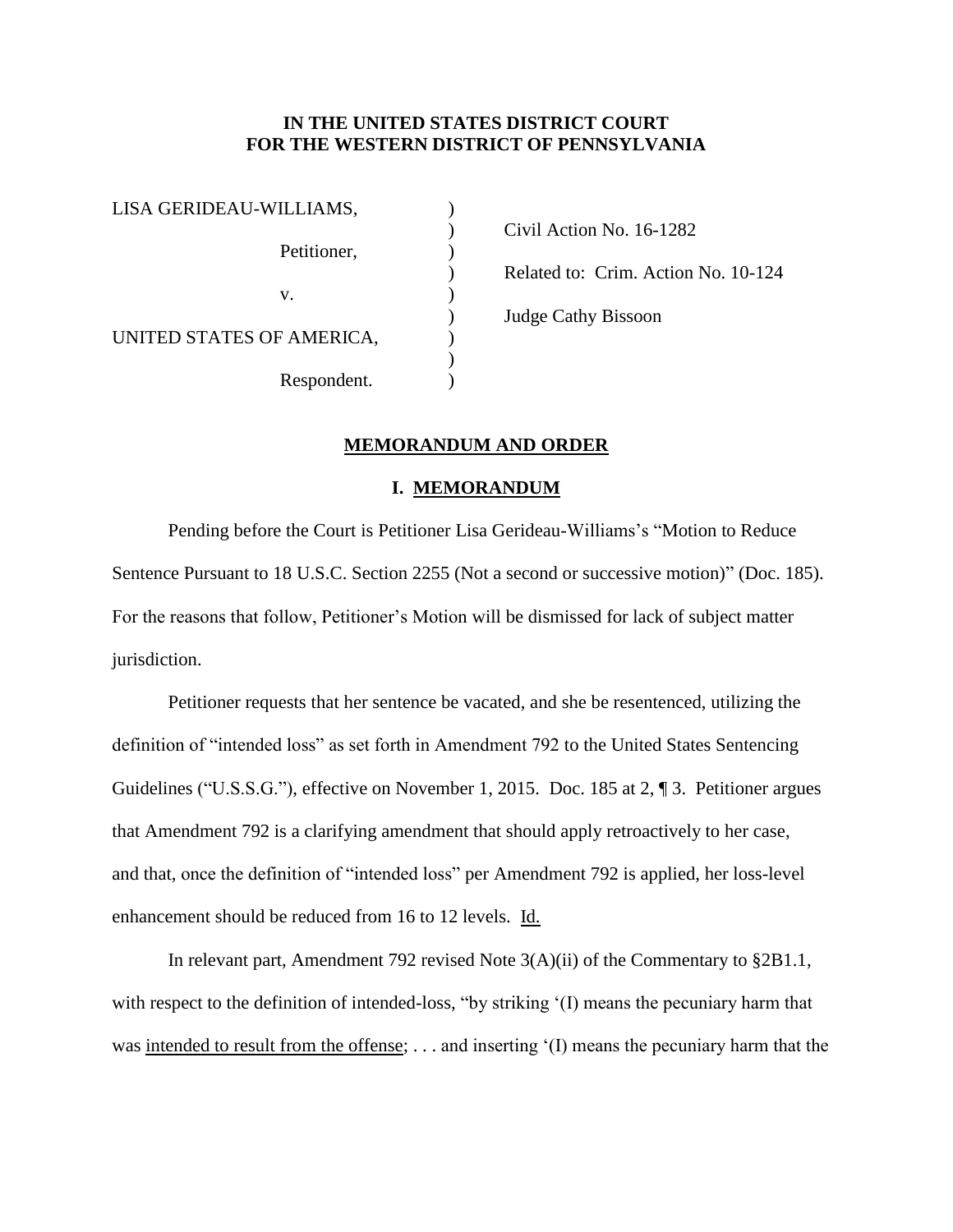defendant purposely sought to inflict . . . . "" U.S.S.G. Supp. to App'x C, Amend. 792

(Nov. 1, 2015) (emphasis added). The reason for the amendment was explained as follows:

#### Intended Loss

[T]he amendment revises the commentary at  $\S 2B1.1$ , Application Note 3(A)(ii), which has defined intended loss as "pecuniary harm that was intended to result from the offense." In interpreting this provision, courts have expressed some disagreement as to whether a subjective or an objective inquiry is required. . . .

The amendment . . . revis[es] the commentary . . . to provide that intended loss means the pecuniary harm that "the defendant purposely sought to inflict." The amendment reflects the Commission's continued belief that intended loss is an important factor in economic crime offenses, but also recognizes that sentencing enhancements predicated on intended loss, rather than losses that have actually accrued, should focus more specifically on the defendant's culpability.

Id. (citations omitted).

This is not Petitioner's first Motion to vacate pursuant to 28 U.S.C. § 2255. Petitioner filed her first Motion on February 2, 2015 (Doc. 171). It was denied by Order of Court on December 11, 2015 (Doc. No. 175), and the appellate court affirmed the Court's Order on

June 6, 2016 (Doc. 184).

In response to Petitioner's current Motion, the government argues that it must be denied

because Amendment 792 "does not apply retroactively to cases on collateral review."

Doc. 189 at 2. More specifically, the government contends that Amendment 792 does not

qualify for retroactive applicability because, pursuant to 28 U.S.C. § 3582(c)(2), only

amendments expressly listed in U.S.S.G. § 1B1.10(d) are to be applied retroactively,

and Amendment 792 is not so-listed. Id. at 3-4.

In reply, Petitioner reiterates her position that her Motion can and should be considered pursuant to 28 U.S.C. § 2255. Doc. 191 at 1-2. She further argues, "the law is clear that courts can give retroactive effect to a clarifying (as opposed to substantive) amendment regardless of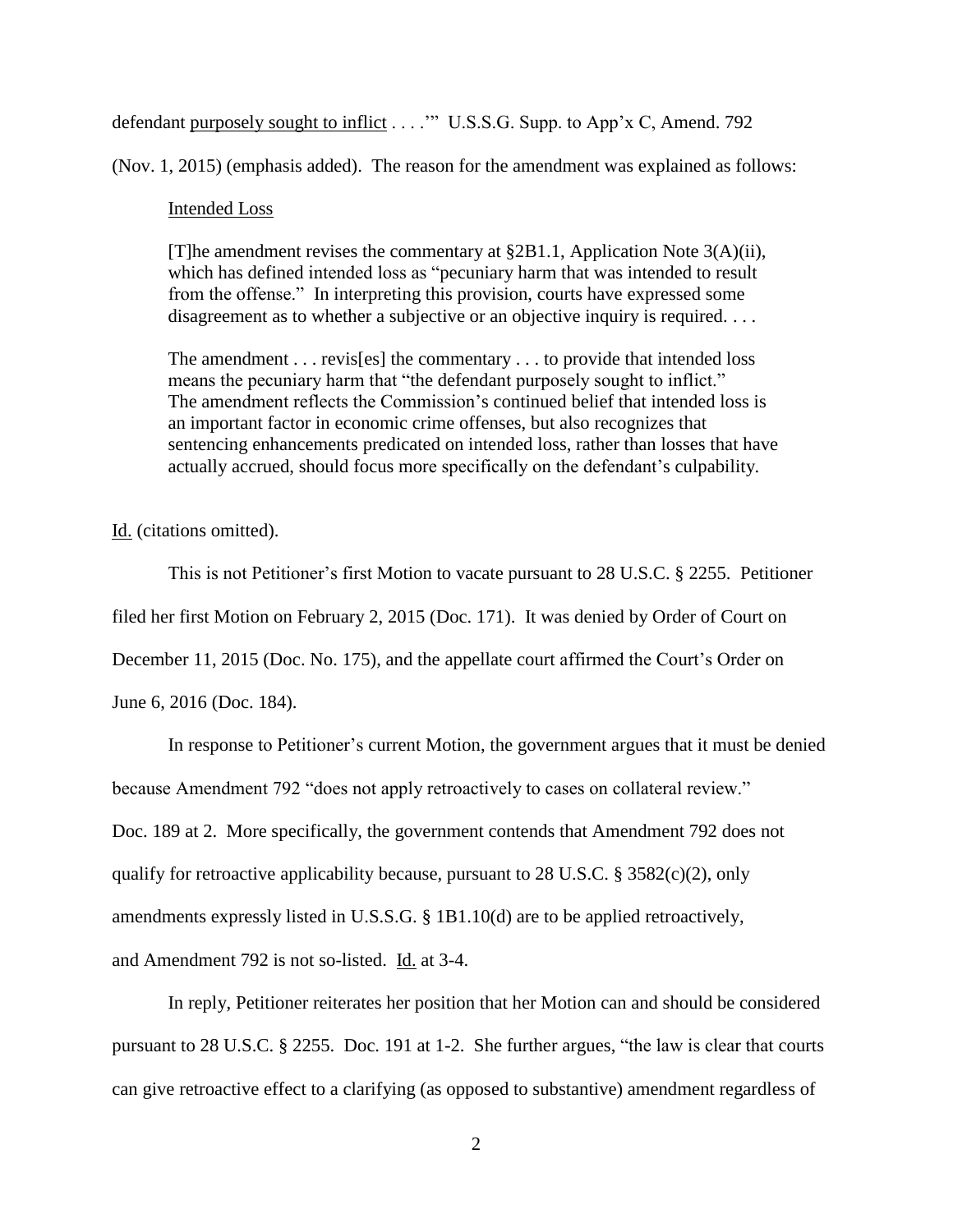whether it is listed in U.S.S.G.  $\S$  B1.10"; she contends that Amendment 792 is a clarifying amendment; and she posits that "the newly amended language in Amendment 792 results in a reduction of the loss enhancement from the 16-level intended loss to a 12-level actual loss," and she must be resentenced. Id. at 2-3. Finally, Petitioner asserts that, while she believes that her Motion properly is brought pursuant to Section 2255, if it should be considered as one brought pursuant to 18 U.S.C. §3742, then she "requests that this [C]ourt properly classify [the filing] according to its content, without regard to its caption." Id. at 3-4 (citing 18 U.S.C. § 3742).

Petitioner's status as a former-lawyer notwithstanding, the Court is required to liberally construe her filings with an eye toward substance, rather than form. U.S. v. Delgado, 363 F. App'x. 853, 855 (3d Cir. 2010) (citing U.S. v. Miller, 197 F.3d 644, 648 (3d Cir. 1999)).

As an initial matter, the Court finds that the current Motion is not, as Petitioner argues in the alternative, one properly brought pursuant to 18 U.S.C. § 3742. Section 3742 expressly confers jurisdiction to the appellate court, not the district court, to review sentences in criminal cases. See 18 U.S.C. § 3742(e). Rather, the Court finds that Petitioner can assert her claim as a motion to vacate pursuant to Section 2255. See U.S. v. Marmolejos, 140 F.3d 488, 491 (3d Cir. 1988) (analyzing arguments regarding a post-sentencing amendment to the application notes under Section 2255); Mendoza v. U.S., 2017 WL 1293575, \*1 (W.D. Pa. Apr. 6, 2017) (denying petitioner's second 2255 motion, premised on the applicability of U.S.S.G. Amendment 794).

Turning to Petitioner's instant filing, as mentioned above, it is not her first Section 2255- Motion. Petitioner's first Motion was filed in 2015, and this is significant because, in 1996, Congress enacted AEDPA, which requires that, before filing a second or successive Section 2255 motion with a district court, an applicant must "move in the appropriate court of appeals for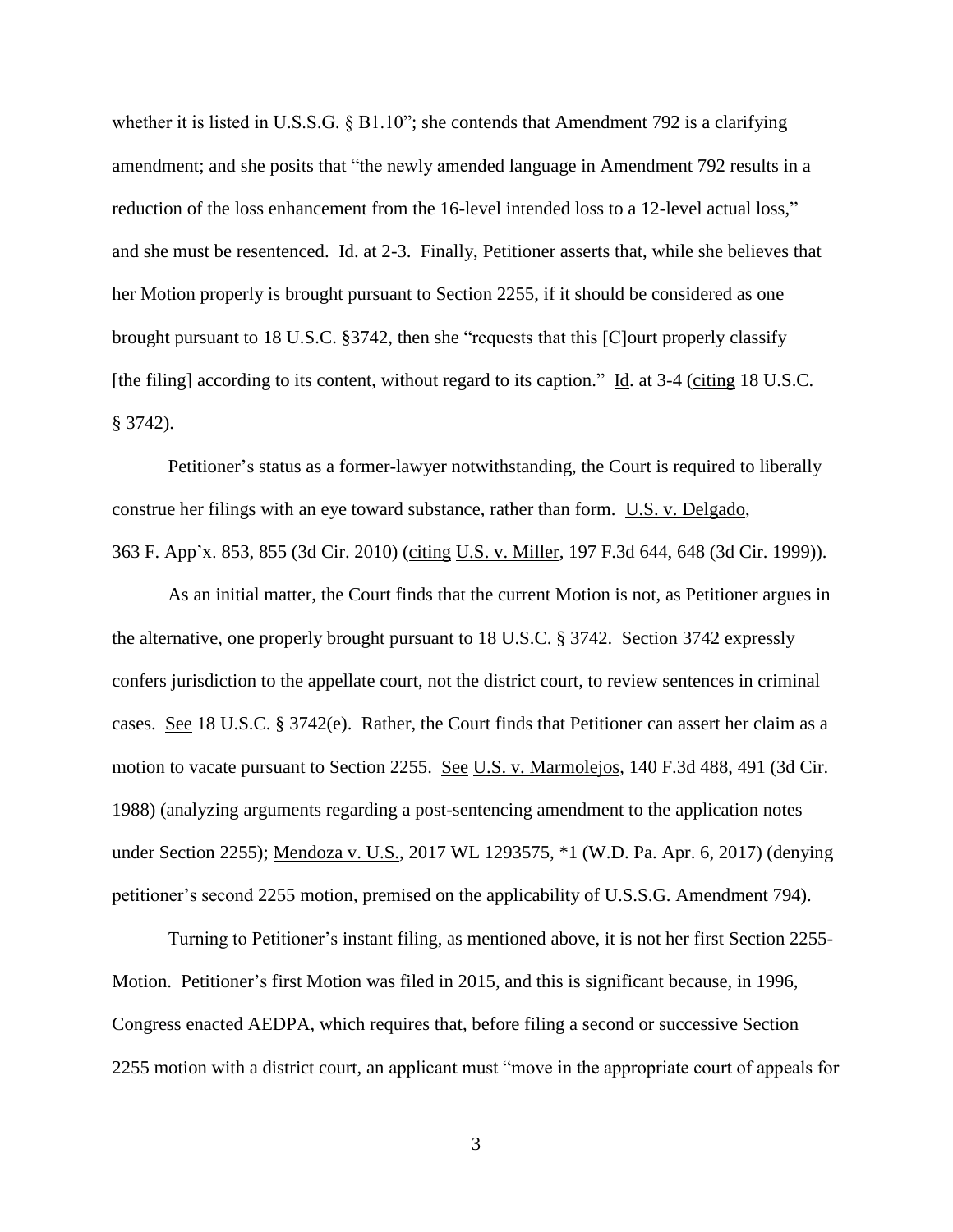an order authorizing the district court to consider the application." 28 U.S.C. § 2244(b)(3)(A); accord Rule 9 of the Rules Governing § 2255 Proceedings (directing same).

The Court finds that Petitioner's current 2255-Motion, in which she identifies a new basis for relief not presented in her first Motion, is "second or successive." Because Petitioner did not first request authorization from the Court of Appeals for the Third Circuit, this Court lacks subject matter jurisdiction. See 28 U.S.C. § 2255(h); Mendoza, 2017 WL 1293575, at \*2-3 (holding that petitioner's 2255 motion, premised upon the applicability of newly-enacted Amendment 794, was a second or successive Section 2255 motion, and, therefore, the court lacked subject matter jurisdiction).

While 28 U.S.C. § 1631 provides that a court lacking jurisdiction over a case "shall, if it is in the interest of justice, transfer such action . . . to any other such court in which the action . . . could have been brought," in this case, it is not in the interest of justice to transfer this matter to the Court of Appeals because Petitioner has not alleged facts indicating that the claim advanced in her second 2255-Motion satisfies the gatekeeping requirements in 28 U.S.C. § 2255(h). See 28 U.S.C. §§ 1631, 2255(h)(1) & (h)(2). Specifically, Petitioner has not identified any newly-discovered evidence that would be sufficient to establish by clear and convincing evidence that no reasonable factfinder would have found her guilty; and she does not cite any new rule of constitutional law that has been made retroactively-applicable to cases on collateral review. See Hatches v. Schultz, 381 F. App'x. 134, 137 (3d Cir. 2010); Robinson v. Johnson, 313 F.3d 128, 139 (3d Cir. 2002); Mendoza, 2017 WL 1293575, at \*3. Therefore, Petitioner's

4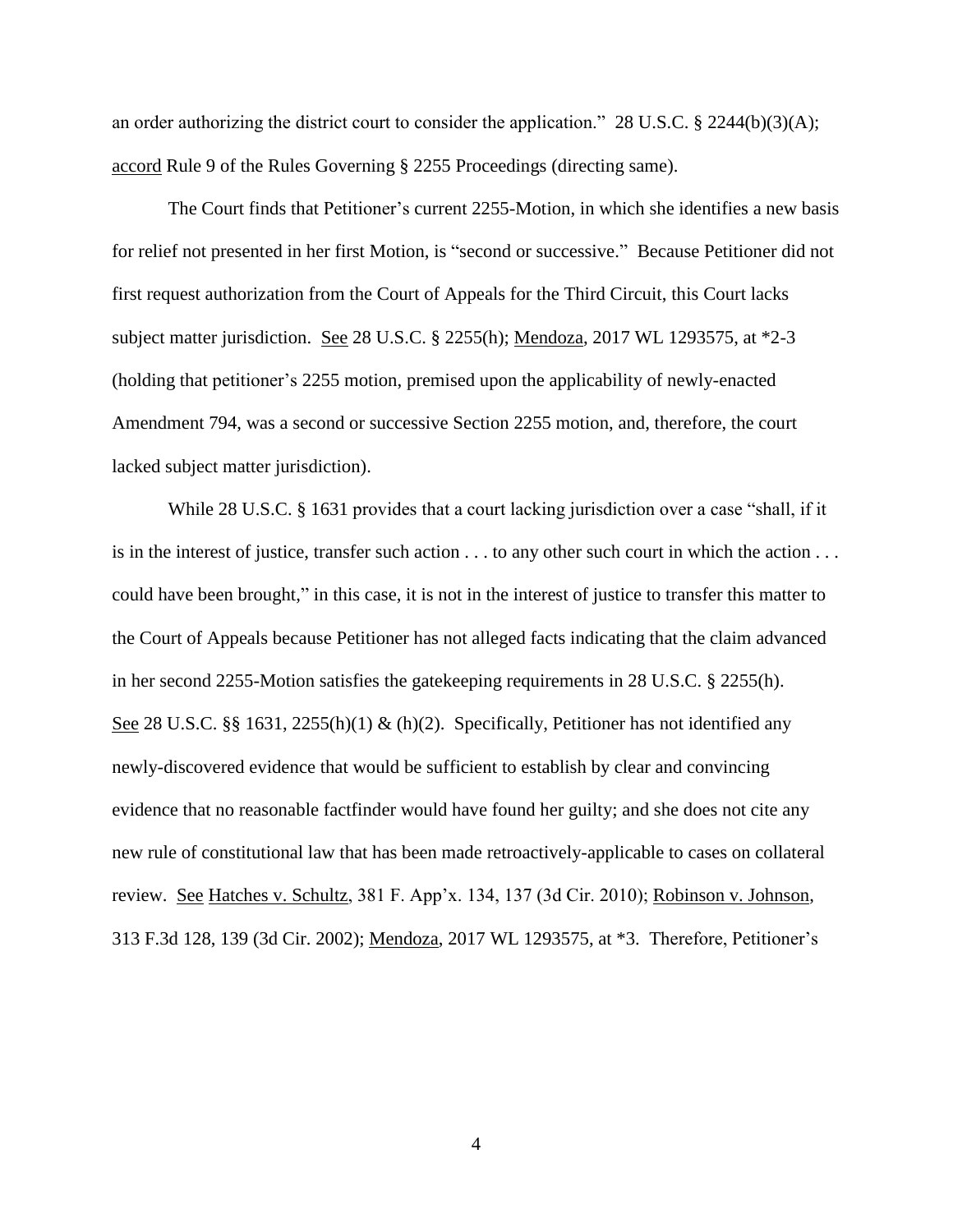current Motion will be dismissed, rather than transferred, based on the Court's lack of  $i$ urisdiction.<sup>1</sup>

In so holding, the appellate court's decision in Lee v. U.S.,  $2000 \text{ WL } 875359$  ( $6^{\text{th}}$  Cir. June 19, 2000) is instructive. In Lee, the petitioner, like Williams, sought a sentence reduction based on Amendment 503 to the sentencing guidelines; Amendment 503, like Amendment 792, had not been given retroactive effect by U.S.S.G. § 1B1.10(c) (the prior version of U.S.S.G. § 1B1.10(d)). Id. at \*1. The appellate court affirmed the district court's denial of petitioner's motion, brought pursuant to 28 U.S.C. §3582, because the amendment was not given retroactive effect by § 1B1.10(c). The court further explained that, "[w]hile clarifying amendments to the Sentencing Guidelines may be applied retroactively to reduce a defendant's sentence, [the petitioner] must seek this relief in a motion to vacate sentence under 28 U.S.C. § 2255." Id. The appellate court then reasoned:

[Petitioner] first must obtain this court's permission to bring a § 2255 motion because he filed a prior motion to vacate. . . . Before the appellate court may grant a request to file a second motion to vacate sentence, the applicant must make a *prima facie* showing that: 1) newly discovered evidence exists which, if proven and viewed in light of the evidence as a whole, sufficiently establishes that no reasonable factfinder would have found the movant guilty of the offense; or 2) a previously unavailable rule of constitutional law exists that the Supreme Court made retroactive to cases on collateral review. See 28 U.S.C. §§  $2244(b)(3)(C)$  and  $2255...$ 

Id. at \*2 (some citations omitted). Ultimately, the Lee Court concluded that the defendant "ha[d] not made this showing. [He] clearly is not relying on any newly discovered evidence. While he is relying on a previously unavailable amendment to the Sentencing Guidelines[,]

 $\overline{a}$ 

<sup>&</sup>lt;sup>1</sup> To be clear, nothing stated herein prevents Petitioner from filing a request to file a second or successive § 2255 motion before the Court of Appeals for the Third Circuit.